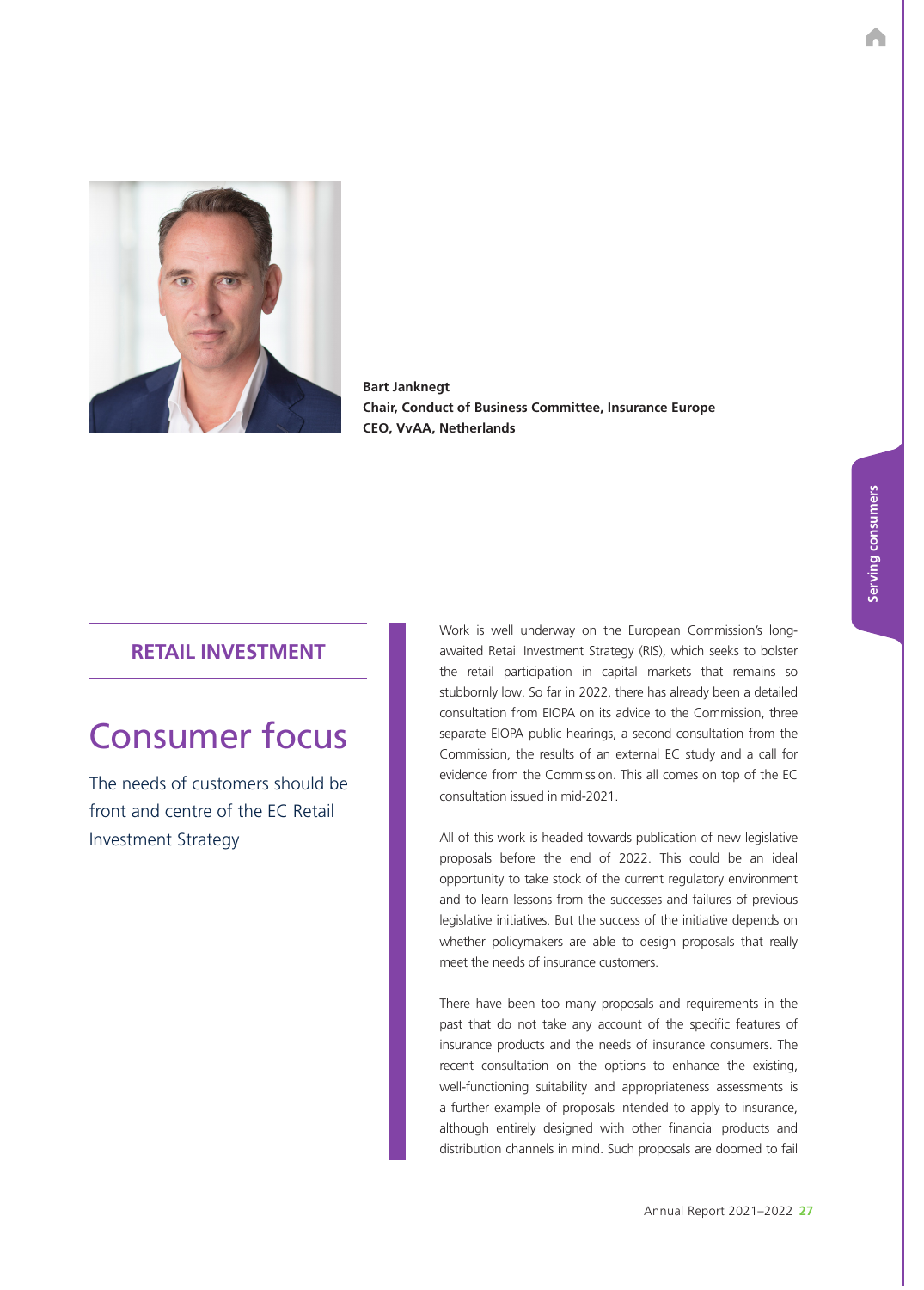

to achieve their aims, and invariably do more harm than good. This will be an ongoing issue for insurers, who face an uphill battle to ensure that policymakers always consider the specific characteristics of insurance business before drafting new rules and that they do not prioritise simplicity in an effort to get things done quickly.

One focus of the RIS will be on product disclosures and on ensuring consumers receive the information they need to feel empowered to make investment decisions. Here, EIOPA's recommendations in its advice to the Commission to remove duplicative disclosures and facilitate digitalisation look promising; insurers have called for a more consumer-friendly regulatory framework for a long time and these proposals would pave the way for modern and streamlined disclosures. However, this is not enough. Proper legislative changes are needed to put the unique features of insurance-based investment products (IBIPs) front and centre in the information given to customers. IBIPs

are different to other products (see p30) and this needs to be made clear in the information presented to customers. At the moment, consumers are barely informed of the existence of attached insurance cover and are certainly not given the tools they need to compare coverage between IBIPs.

#### **Too soon to change the IDD**

When it comes to changes to the Insurance Distribution Directive (IDD), there are plenty of opportunities but there is also plenty to fear.

The direction of travel in Brussels seems to be towards "MiFIDisation" of the IDD. This would be harmonisation for harmonisation's sake, as there is no clear need for changes to the IDD. Insurers have worked hard over the last two years to implement the new IDD rules, and the result has been an overall improvement in how insurance distribution operates. It is far too soon to look at making more changes. The IDD is different to MiFID (the Markets in Financial Instruments Directive) and with good reason. Insurance is not the same as banking and fund management; insurance products offer something different.

The differences between MiFID and the IDD are not always well understood. The IDD is not MiFID-lite. In fact, the IDD is deliberately different to MiFID in order to meet the needs of the insurance market — and in some areas it goes further than MiFID.

**"The success of the Retail Investment Strategy depends on whether policymakers are able to design proposals that really meet the needs of insurance customers."**

switched and traded, and often are not sold solely for investment purposes. The IDD protects the face-to-face personalised advice that customers want and need by respecting the advice systems that are currently in place. Where this is financed by commission, the IDD provides robust safeguards to manage any potential conflicts of interest. Where national regulators favour fee-based advice, they are free to restrict the use of commission. This all serves to ensure consumers can access high-quality advice wherever they are.

In the EU, there is no single European insurance distribution system but 27 systems that have developed over many years to meet the needs and expectations of local customers. The IDD works with this national variation, not against it. The IDD also reflects the specific nature of insurance products. IBIPs are long-term products that form an essential part of a customer's financial planning. They are not designed to be on top of investment. Unfortunately, this is in line with a longstanding focus of policymakers and NGOs on the price of a product above all else. It is vital that the RIS acknowledges the benefits of additional protection rather that viewing any insurance cover as potentially confusing to consumers. The focus should be on consumer choice and information, making sure customers have the information they need to decide on a product themselves.

#### **IBIPs offer extra protection**

The additional protection offered by IBIPs is also important. Financial guarantees and insurance cover give insurance customers security and the confidence to invest. These features increase the possibility for consumers to access capital markets and regulation should not work against this. Increasingly, IBIPs are being classified as complex on the basis of their structure alone, for the mere reason that they provide insurance protection Insurance Europe looks forward to continuing the discussions with the European supervisory authorities and the European Commission to promote a competitive financial market in which consumers have access to a wide range of financial services. This is vital for financial inclusion and for retail investors' participation in capital markets.



The RIS will best serve consumers if it focuses on their main needs. They require better access to a wide variety of products, with the option to buy directly and seamlessly online where that suits them best. They also need policymakers to listen to their views. The EC's external study did include some consumer testing, but this should just be the start. The creation of a new strategy for retail investors should have consumers at its heart, with proper impact assessments and ongoing testing. This is the best way to facilitate participation in financial markets, not trying to fit all sectors into the same regulatory box.

### **The importance of financial education**

Improving financial literacy and the understanding of insurance can play an important role in underpinning economic growth and in enabling societies to overcome the significant pension challenges they face. Increasing people's awareness of financial risks and opportunities from an early age can help them to make informed decisions about which financial services meet their needs.

Insurance Europe's 2021 Pan-European Pension Survey (see p46) showed that more than one third of respondents (38%) were not saving for retirement, with a quarter of those saying they were not interested in doing so. It is therefore vital to further raise awareness of the need to save for retirement and to improve levels of financial literacy so that individuals can make the most appropriate decisions for their own circumstances.

Insurance Europe and its members engage in a wide variety of financial education and literacy projects. Insurance Europe's own financial education activities can be found under its [InsureWisely](https://www.insuranceeurope.eu/priorities/14/financial-education-insurewisely) brand. **#Insure**Wisely